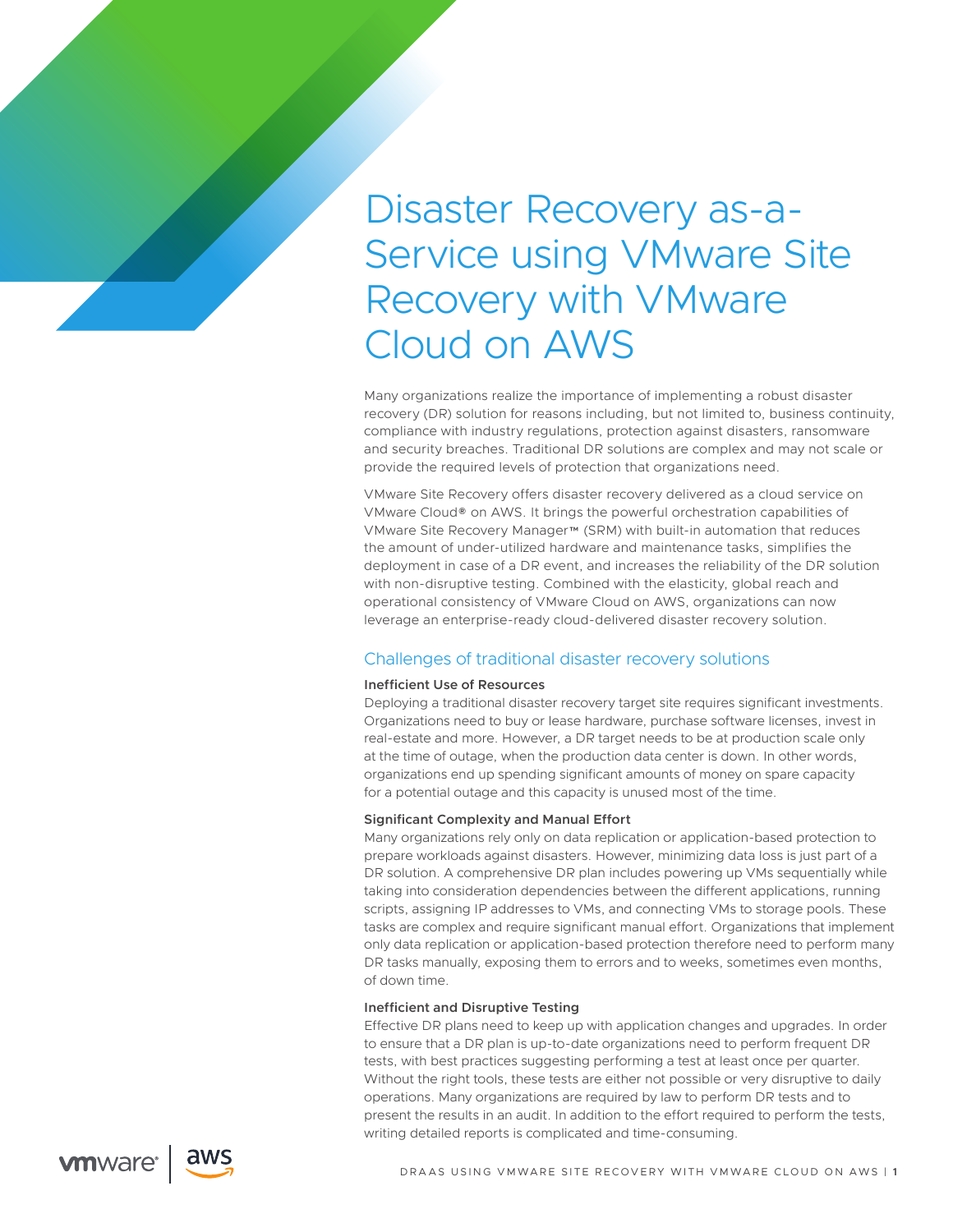## WHY VMWARE CLOUD ON AWS SITE RECOVERY?

## **Increased reliability**

- Built-in, non-disruptive testing to verify workload protection and desired RTO
- Native replication, independent of the underlying storage, delivering 5-minute RPOs
- Secure DR environment running on the mega-scale, global infrastructure of AWS

## **Simplified deployment**

- Minimize disruptive changes to on-premises environment by using existing software and hardware
- Consistent vSphere-based operational model both on-premises and off-premises
- Automate failover, failback, network re-mapping, and scripting using proven VMware SRM

# **Cost reduction**

- Offload infrastructure maintenance tasks to an elastic cloud environment managed and supported by VMware
- Streamline time-consuming DR audits with system-generated failover reporting
- Save on software costs no extra software licenses required

## **Reliance on Scarce Personnel**

Finding the right talent is time-consuming and expensive. This problem is exacerbated when organizations try to recruit IT employees who are in high demand. Even after IT employees are hired, they are often tasked with multiple responsibilities and are stretched thin. Furthermore, it is often the case that only a couple of key employees are responsible for DR, exposing organizations to risks in case of personnel changes.

# **Scaling to Growing Amounts of Data**

Even after deploying a DR solution, many organizations run into problems scaling it as the amount of their data, and the number of their applications increases. Scaling a DR target means more than simply buying more storage devices. Organizations need to spend a significant amount of time on planning, leasing additional real estate, negotiating with vendors, re-configuring the network, adjusting security policies, and more. As a result, organizations are not as agile as they could be, hampering their ability to meet their business goals.

# The VMware Site Recovery solution

VMware Site Recovery is a cost-effective solution that helps organizations overcome the challenges of the high inefficiency costs associated with traditional DR. In addition, organizations can choose to protect their VMware Cloud on AWS SDDCs operating in one AWS Region with a failover target in another AWS Region. The required VMware software for DR is included in this service and, during normal operations, you need to size your environment based only on storage needs. When a failover is initiated, the DR target environment could be expanded easily to accommodate all the protected workloads.

VMware Site Recovery enables organizations to create recovery plans that fully automate and orchestrate failovers, allowing IT teams to offload manual tasks during the recovery process. At the heart of our DR solution is Site Recovery Manager (SRM). This proven DR tool, which is included in the Site Recovery service, helps organizations reduce risks during critical times when their main data center is down.

VMware Site Recovery has extensive built-in testing capabilities. Site Recovery enables users to perform frequent non-disruptive DR tests that automatically generate detailed reports, reducing the exposure to disasters.

The VMware Site Recovery DR target on VMware Cloud on AWS is fully maintained and supported by VMware, relieving organizations of the need to set up a secure environment, maintain hardware, and manage the lifecycle of their infrastructure stack. VMware Cloud on AWS is operated and supported by highly trained experts, allowing organizations' IT teams to focus on strategic initiatives and reducing the exposure should key employees leave.

VMware Site Recovery is built on the global elastic cloud environment of VMware Cloud on AWS, enabling the ability to scale users' DR target in a matter of minutes with just a few clicks.

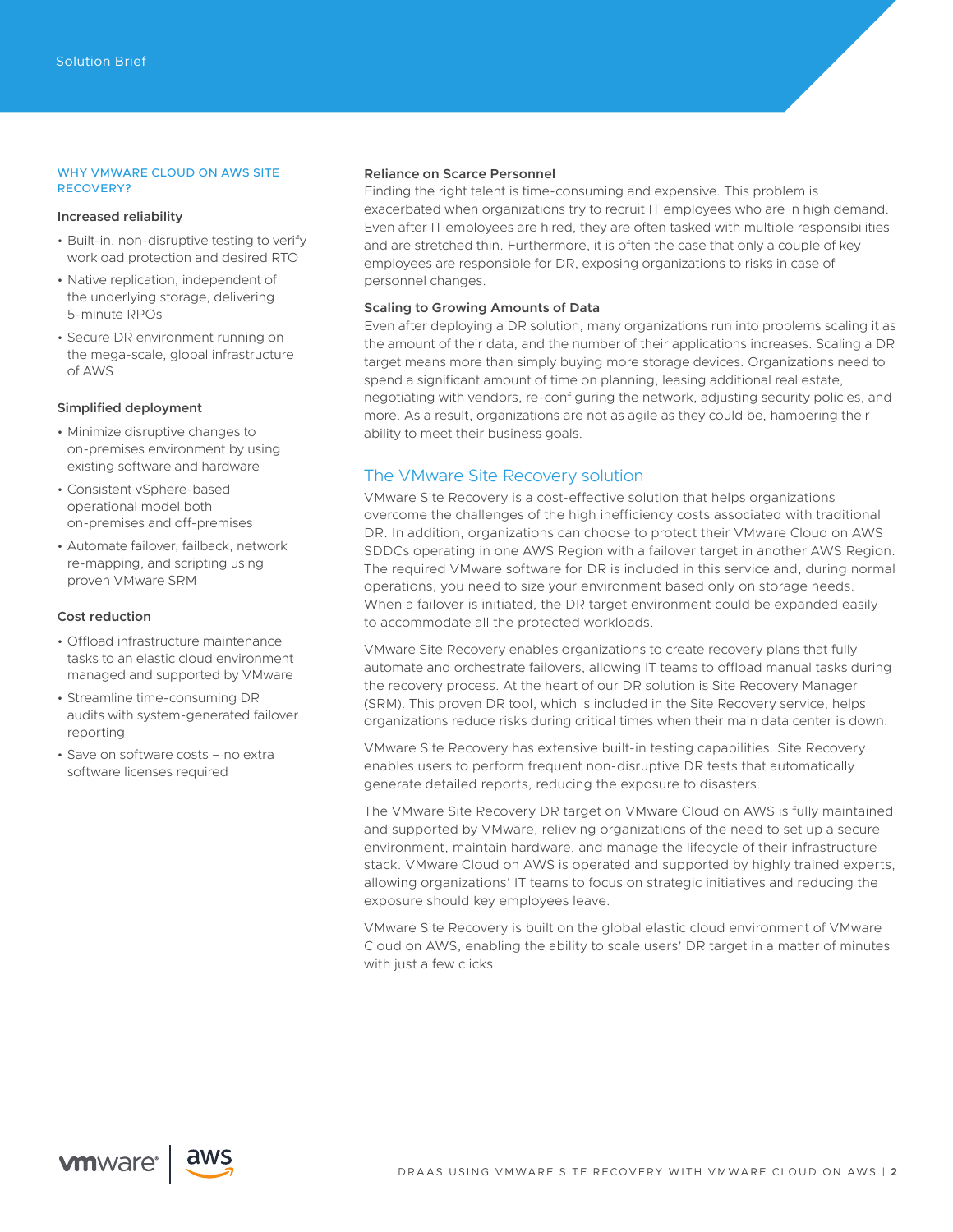# USE CASES

### **Entirely new DR**

Designed for organizations that have only backups or do not have any DR plan in place.

# **Expand existing DR plans**

Organizations already have an on-premises DR solution, but they use it only to protect a few workloads. With DRaaS, they can protect the rest of their workloads to the cloud, while keeping existing DR plans unchanged.

#### **Replace existing DR**

DRaaS is a natural fit for organizations intending to reduce their on-premises footprint and move the on-premises DR site to the cloud.

## **DR between different cloud regions**

DRaaS customers can protect in-cloud applications between different cloud regions.





## **Streamlined DR orchestration and reporting**

Pre-configured runbooks with priority tiers and inter-VM dependencies: VMware Site Recovery brings proven automation and orchestration capabilities of Site Recovery Manager to the cloud, including the ability to pre-configure disaster recovery runbooks with virtual machine startup priorities and inter-VM dependencies.

Pre-defined resource and network mappings: VMware Site Recovery allows users to map virtual machine resources on the protected site to resources on the recovery site. Users can configure site-wide mappings to map objects in the vCenter® Server inventory on the protected site to corresponding objects in the vCenter Server inventory on the recovery site.

Non-disruptive test workflows: VMware Site Recovery enables users to be prepared for disaster scenarios by easily testing their disaster recovery configuration. The testing is designed to be non-disruptive to production workloads, so that users can test as frequently as needed.

Detailed DR reporting: VMware Site Recovery provides detailed historical reports, which are useful as a proof of disaster recovery readiness and recovery times. These reports can also help diagnose issues with the disaster recovery plan.



## **Hypervisor-based VM replication**

Hypervisor-based VM replication: VMware Site Recovery uses vSphere Replication which offers VM-centric replication for fine-grained control independent of the underlying storage.

RPOs as low as 5 minutes: Depending on user's RPO needs, VM-level protection for RPO between 5 minutes and 24 hours can be configured.

Bi-directional protection: With VMware Site Recovery users can seamlessly switch the direction of protection between remote sites.

Multi-site topology support: VMware Site Recovery allows users to protect their single production site to multiple recovery sites (fan-out topology), multiple production sites to a single recovery site (fan-in topology), or a combination of fan-in and fan-out topologies.